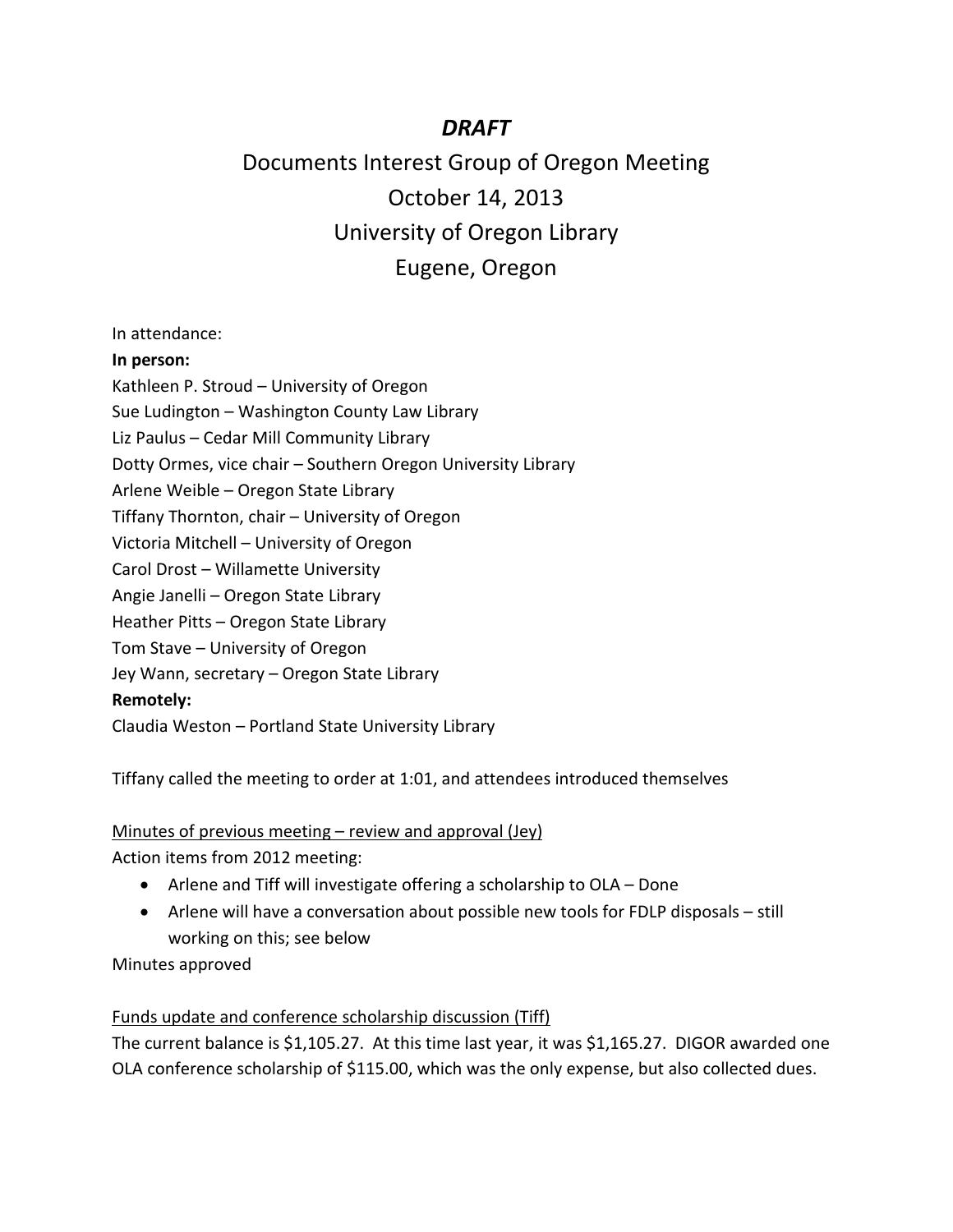We discussed whether to offer a scholarship for the 2014 conference. DIGOR only makes money through dues, but has few expenses unless we pay someone for conference programs. Approved to offer a scholarship for the 2014 conference, using the criteria from 2013. **Action item:** Tiff and Dotty (and Jey?) will coordinate this.

# OLA Conference programs (Tiff)

Both DIGOR proposals were accepted:

- "Plaintiffs, pills and passports: how to response to legal, medical… " This will be a panel from different kinds of libraries on how to provide reference service in these areas without crossing the line into professional advice. Arlene and Sue will participate
- "Smart technology in the stacks" Dotty will present a program about SOU's pilot of doing instruction in the stacks with iPads, using free government apps.

# Regional federal documents update (Arlene)

Because of the government shut-down, there will be no FDLP conference this fall. GPO is still functioning because Congress is in session, but the library program employees have been furloughed. The library program websites aren't being maintained, and there are no shipments.

Issues that would have been discussed at the conference:

- GPO is having trouble maintaining a contract with a microfiche supplier. Is the FedSys online collection an acceptable substitute for having the fiche (i.e., tangible) collection? GPO hasn't decided yet, but it's likely that they will drop the fiche program
- There will probably be a Spring FDLP conference in Washington, D.C. Session will be based on feedback from the survey FDLP did last year. There will also be a webinar.

Disposal process: The Association of South-Eastern Regional Libraries (ASERL) has a system to manage their disposal process. It matches wants vs. needs of collections in the area. The Depository Libraries Council recommended exploring using the system nationally and GPO is still looking at it. It is a good tool provided the data is accurate.

GPO is also working on national program reform planning (Title 44), and a plan for preservation of print collections.

# Oregon State Library reorganization (Arlene and Jey)

The State Library only received 1 year of funding; funding for the second year of the biennium is contingent on presenting an acceptable reorganization plan to the Legislature. An oversight committee will give OSL guidance; their recommendations are due October 15. OSL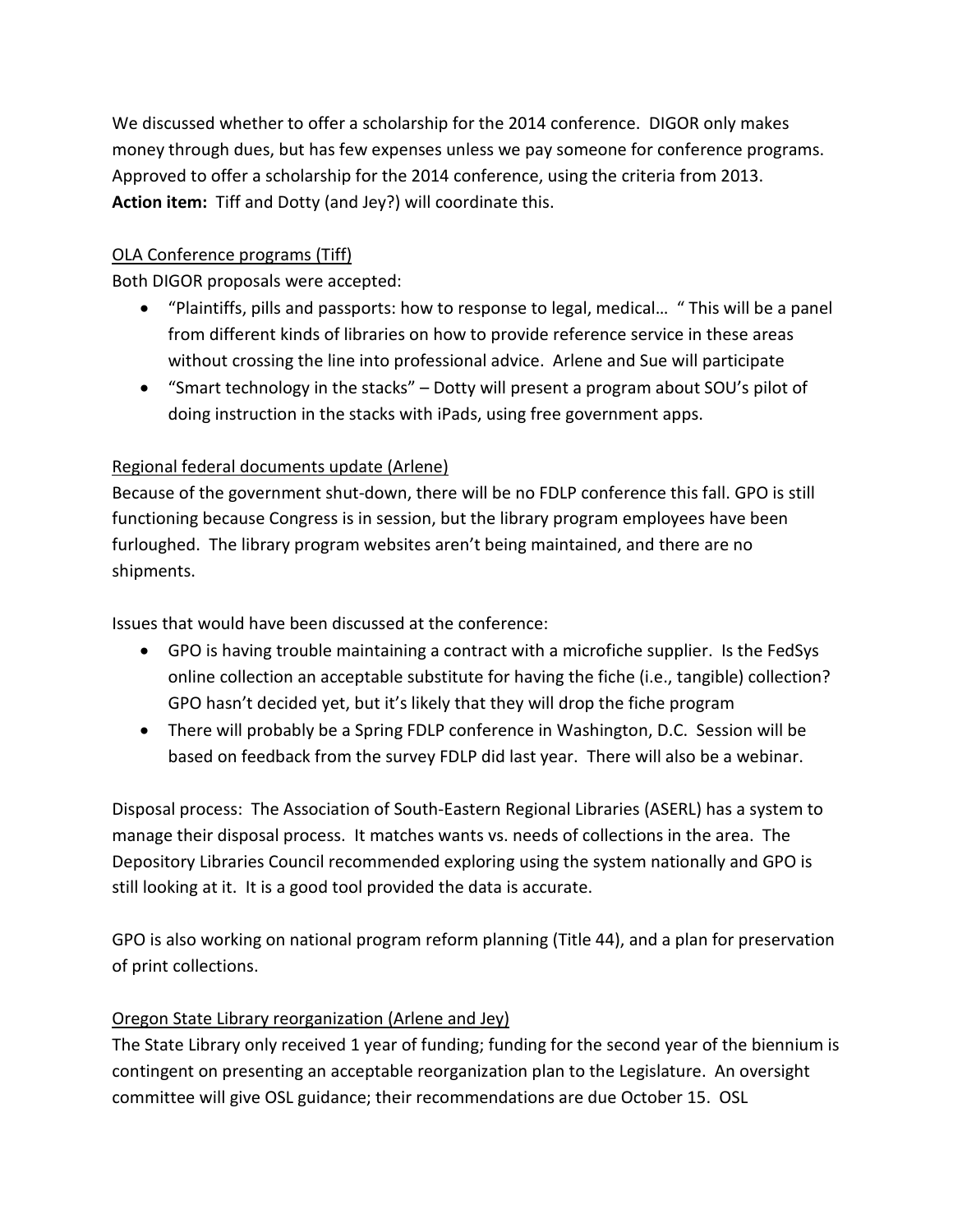reorganization will also affect the State Archives and State of Oregon Law Library. The earlier Workgroup on Libraries and Archives report directs all three to work together; the fact that these agencies report to different parts of government can complicate things. See OSL's Transformation web page for more information -

<http://www.oregon.gov/osl/Pages/OregonStateLibraryTransformation.aspx>

## Digital consultant (Arlene)

The OSL Library Development Division contracted with a digital consultant to survey Oregon libraries and cultural institutions and make recommendations. Her report will be made public after the October 25 OSL Board meeting. It emphasizes the need for cooperation.

## UO Library & Oregon Department of Land Conservation and Development (Tom)

LCDC would like to use UO's regional documents archive for approved comprehensive plans and related documents from cities and counties. UO just received a backlog of 5,000 pdfs. They don't contain metadata, but UO has been able to at least match up jurisdiction.

# Oregon documents report (Jey)

OSL has begun digitizing some small collections of Oregon documents. They did a web exhibit, including a number of OrDocs, for the  $75<sup>th</sup>$  anniversary of the Capitol Building [http://www.oregon.gov/osl/GRES/Capitol\\_Anniversary/Pages/home.aspx.](http://www.oregon.gov/osl/GRES/Capitol_Anniversary/Pages/home.aspx) They also digitized OrDocs about Tom McCall in honor of the 100<sup>th</sup> anniversary of his birth, and documents about the Hanford Nuclear Reservation. They welcome suggestions for future digitization projects; contact Jey or Angie. They are currently working on establishing standards and guidelines while beginning to digitize OrDocs that aren't held in any other libraries.

As a result of getting part of the Department of Fish & Wildlife's library, and of Angie's hard work, OSL was able to provide the Guin Library at the Hatfield Marine Science Center with a large run of *Oregon Wildlife*. The Guin Library will digitize them and make them available online.

Question: Has there been any effort to digitize old Oregon Administrative Rules? Not that we know of; Archives may have digital files.

## Tom's retirement

DIGOR acknowledged Tom Stave for his outstanding contributions to the Oregon documents community, and to DIGOR. We wish him a wonderful retirement. Tom's last day at UO is November 30.